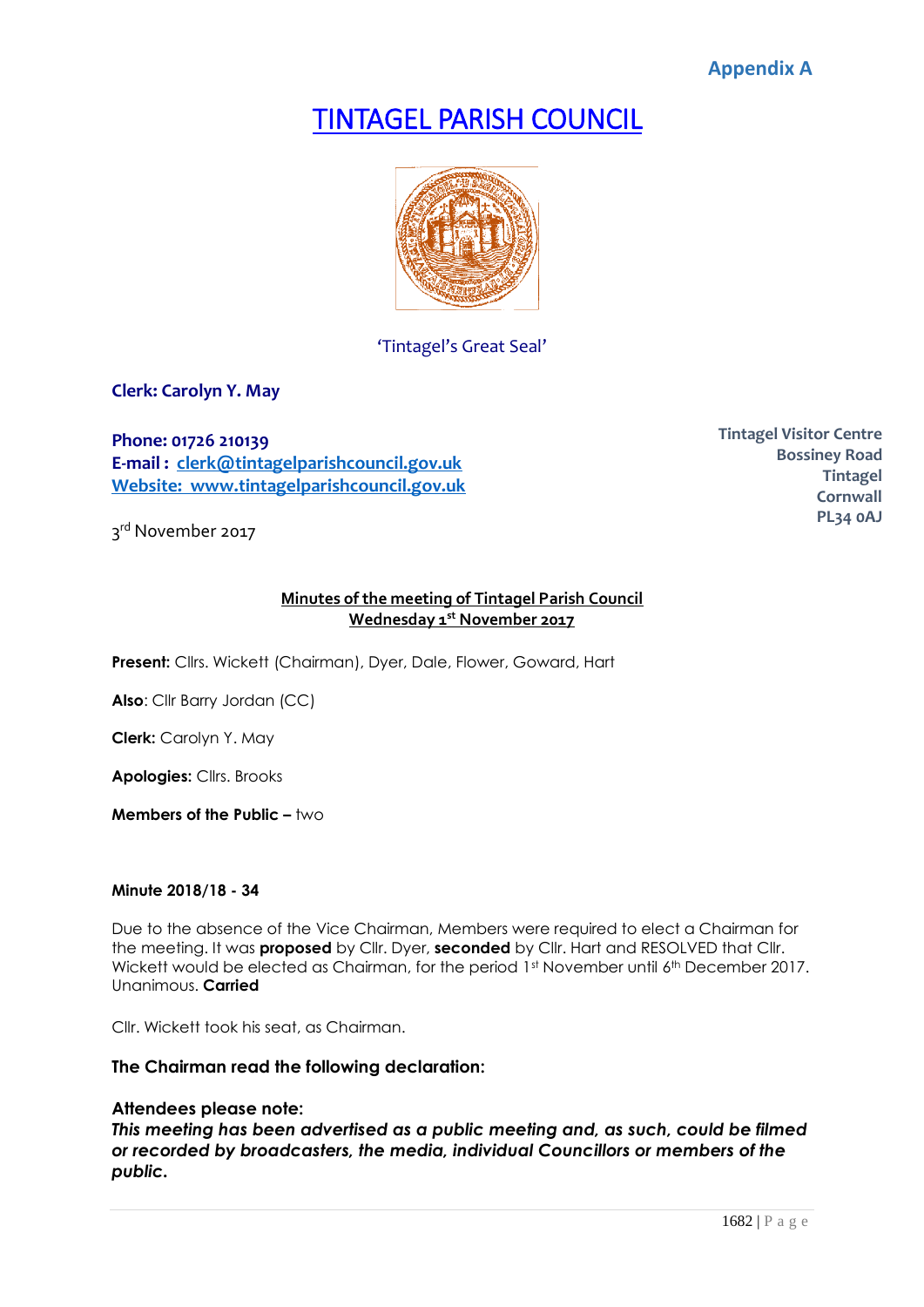*Please be aware that, whilst every effort is taken to ensure that members of the public are not filmed, we cannot guarantee this, especially if you are speaking or taking an active role.*

**Declarations of Interest** – Cllr Hart declared an Interest in Planning Application PA17/02754/PREAPP

# **Invitation to members of the public to speak prior to formal meeting, (10 minutes allowed for this item).**

One member of the public asked when the flower baskets in the centre of the village would be removed. He was advised that the Parish Council had planned for the removal and that this would be undertaken in early course.

The same member of the public raised the issue of the Parish Council not having a Vice-Chairman. He was advised that the Parish Council did indeed have a Vice Chairman but that the VC was not present at the meeting. The rules, as defined by CALC, were explained.

Cllr. Jordan (CC) referred to the forthcoming Remembrance Service at Trevena Square. He explained that he had a poppy wreath for the event and asked if he might be permitted to lay the same at the Memorial. Cllr. Wickett explained that wreathes would not be placed at Trevena Square and that the service on the 11<sup>th</sup> was to honour the two-minute silence. It was then explained that wreaths would be laid at the War Memorial (St Materiana's Church) on Sunday 12<sup>th</sup> November.

Cllr. Jordan explained that he would not be able to attend the service on  $12<sup>th</sup>$  November. It was suggested by Cllr Wickett that Cllr Jordan might request (the RBL) to lay his wreath at Trevena Square.

Cllr. Dyer raised the matter of white lining in Bossiney Road Car Park. She advised that only the residents parking bays had been white lined, with the remainder of the car park being left with faded lining.. Cllr Jordan acknowledged that the situation was unacceptable, and he undertook to raise the matter with Oliver Jones at Cornwall Council.

Cllr. Jordan advised Members that Cornwall Council (Transport Department) was, yet again, planning to grant licences for 'pop-up' food outlets, at three sites in the parish. The locations of the proposed sites are;

- Bossiney Road Car Park;
- Jeffrey's Pit Car Park and;
- Trebarwith Strand Car Park

Cllr Jordan stated that he was not in favour of the proposal. Members highlighted the fact that the Parish Council had objected to these outlets in the past, as they operate in competition with local businesses.

It was **agreed** that this matter would be placed on the Parish Council Meeting Agenda for 6<sup>th</sup> December and that the Clerk would respond to Cornwall Council on behalf of the Parish Council.

# **AGENDA**

# **MINUTES**

**Minute 2017/18-35 To Approve the Minutes of the previous meeting on the 4th October 2017 and matters arising.**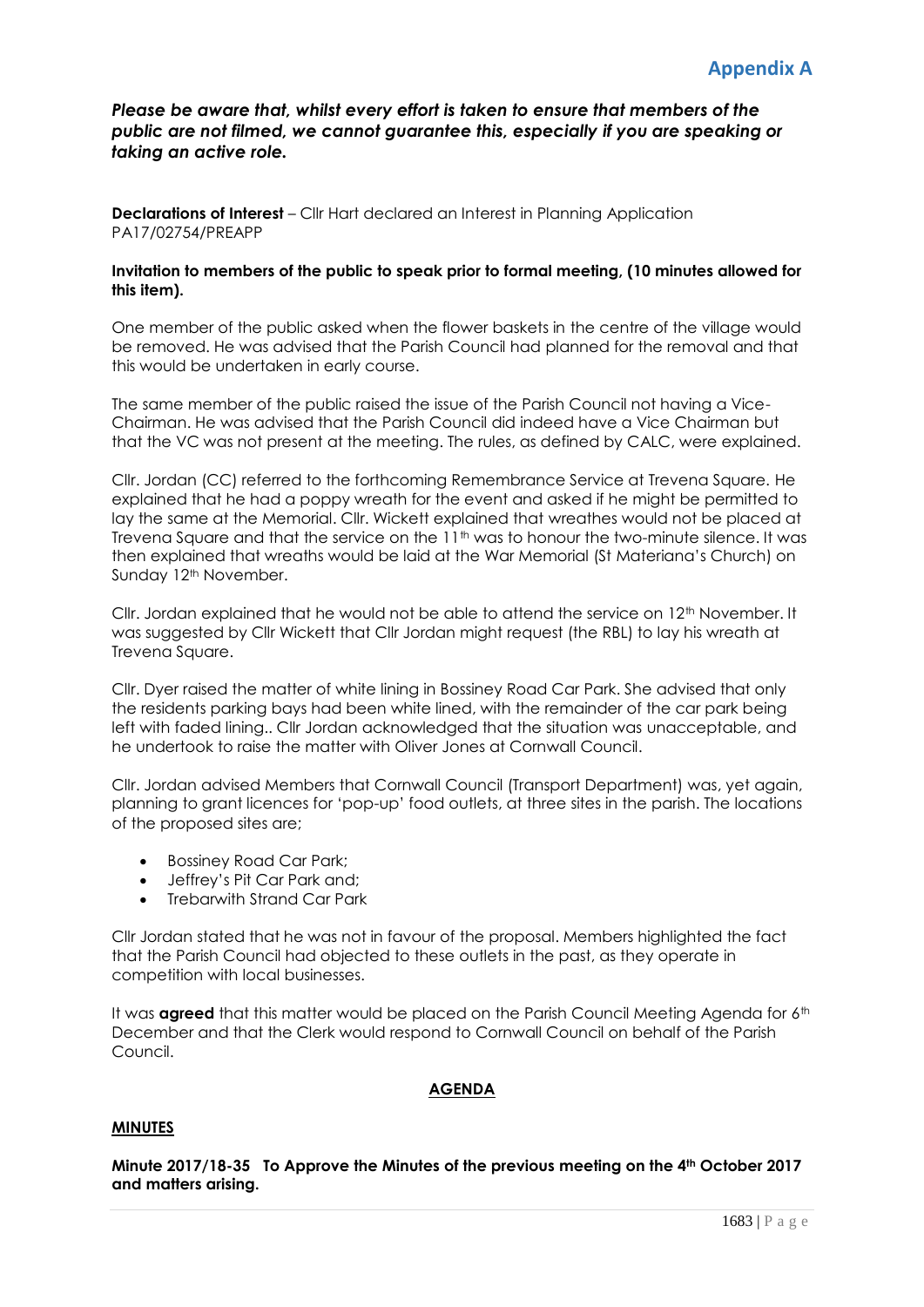It was **proposed** by Cllr. Goward, **seconded** by Cllr. Dyer and **RESOLVED** that the minutes be signed as a true record of the meeting. Unanimous. **Carried.**

# **Minute 2017/018 – 36 To Approve the Minutes of the Extraordinary Parish Council meeting of the 12th October 2017, plus matters arising.**

It was **proposed** by Cllr. Hart, **seconded** by Cllr. Dyer and **RESOLVED** that the minutes be signed as a true record of the meeting. Four in favour and one abstention. **Carried.**

#### **REPORTS –** None received

# **PLANNING APPLICATIONS**

#### **Minute 2017/018 – 37**

#### PA17/02754/PREAPP

It was **proposed** by Cllr. Goward, **seconded** by Cllr. Dyer and RESOLVED that the matter be left on the table. Five in favour and one abstention. **Carried.**

#### **PLANNING DECISIONS –** Noted

#### **CORRESPONDENCE**

**Letter from the Autism Society** – was read to Members. A request was made by the Society to be granted permission to place notices in the Parish Council's lavatories. Members felt that the hand driers used in our facilities are limited. The Clerk is to correspond with the organisation.

**Minute 2017/018 – 38** It was **proposed** by Cllr. Hart, **seconded** by Cllr. Flower and RESOLVED that the request would not be granted as any such consent would likely set a precedent, resulting in a surfeit of such notices in the lavatories. Four in favour and one abstention. **Carried.**

#### **Letter from Georgia Butters** – noted

**Letter from Came & Co** – Social Hall Insurance – Hannah Richardson (Secretary of Tintagel Social Hall) asked if the Parish Council would pay the Social Hall insurance for 2018/19.

**Minute 2017/018 – 39** - It was **proposed** by Cllr. Dyer, **seconded** by Cllr. Hart and RESOLVED that the Parish Council would cover the cost of the Social Hall Insurance; that the Clerk would correspond with the insurers in order to ascertain what is covered by the insurance and to include the Social Hall insurance on the Parish Council's schedule. Four abstentions, three in favour. **Carried.**

# **ACCOUNTS PAYABLE**

**Minute 2017/18 – 40** - It was **proposed** by Cllr Dyer; **seconded** by Cllr Goward and **RESOLVED** that the schedule of payments should be approved. Unanimous. **CARRIED**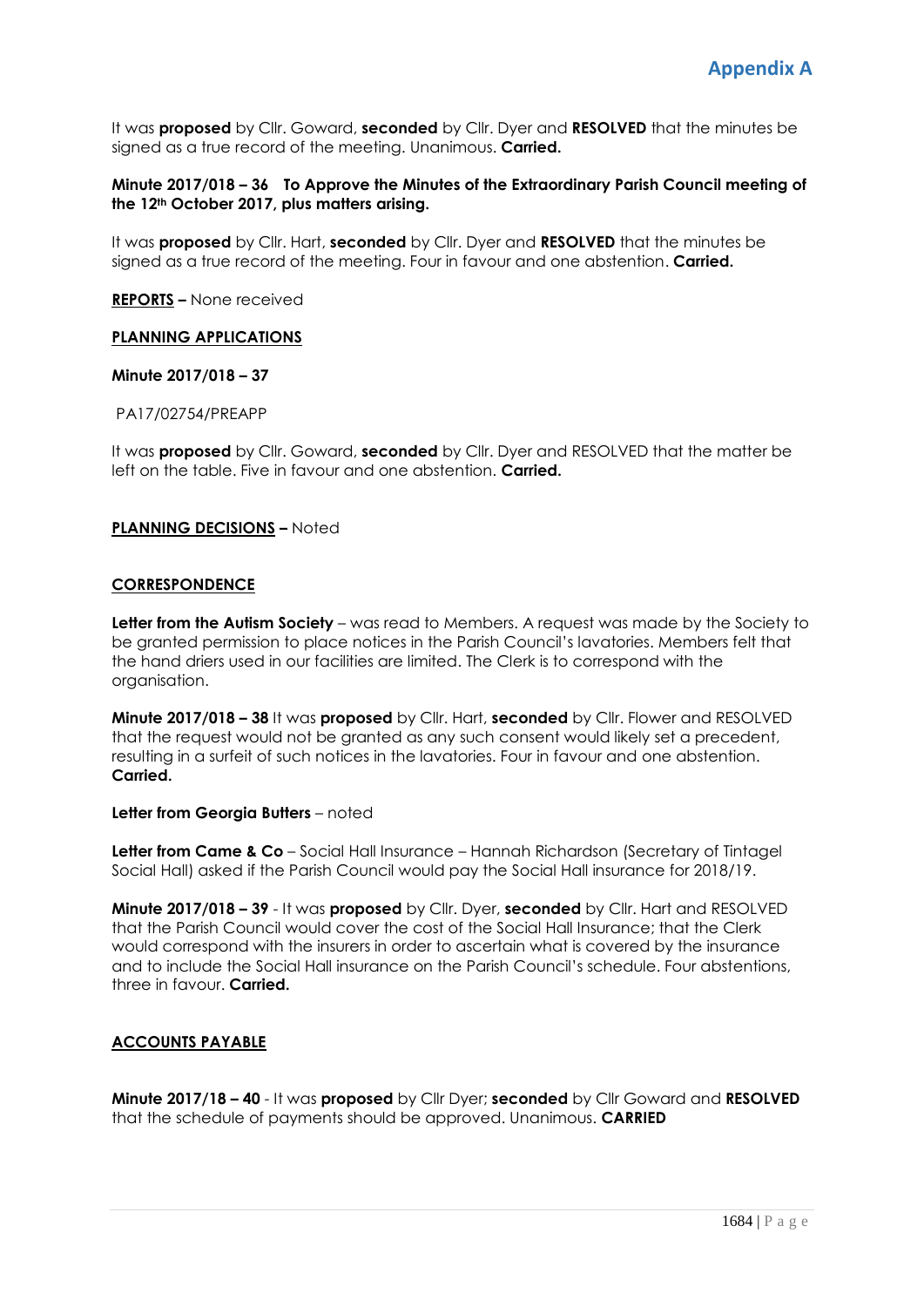# **UPDATES**

**Trebarwith Lavatories** - Cllr Hart reported that he had a meeting arranged, with Mr John James (CC), to discuss the matter. This would take place on Friday 4<sup>3rd</sup> November 2017.

**Trevena Square** - Cllr. Hart reported that, due to other commitments, nothing had been done to progress this matter.

**Co-Option –** the leaflets are ready for distribution and Members have been allocated districts for distribution of the same. Applications are to be received by the Clerk, no later than 24<sup>th</sup> November and interviews will be held on 6<sup>th</sup> December, with a potential meeting start time of 6pm (to be advised). Cllr Brooks is to be asked to distribute leaflets at Treven, Trevillick and Tregatta. Cllr. Hodge is to be asked to distribute leaflets at Halgabron and Trethevey.

**Christmas Lights –** Cllr Wickett advised the meeting that there would be no Christmas lights in the village this year. Despite substantial effort, it had not been possible to employ an electrician to install the same. Cllr Hart felt that it was not appropriate to leave the village without Christmas lights and suggested that the Parish Council should place a Christmas Tree and lights in Trevena Square. It was **agreed** that the Clerk would write to the Christmas Lights Committee, outlining the Parish Council's proposal and explaining the reasons for the same. It was acknowledged that it is a delicate situation.

**Minute 2017/18 – 41 -** It was **proposed** by Cllr. Hart, **seconded** by Cllr Dale and RESOLVED that the Parish Council would erect lights and a Christmas Tree in Trevena Square only. Four in favour and one abstention). **Carried.**

**TVC Printer** – This matter is to be brought back to the Parish Council on 6<sup>th</sup> December 2017.

**Bossiney Rd Car Park –** Cllr Wickett advised that the matter had now been forwarded to the relevant CC Committee for consideration.

**HMRC/Customs and Excise** – The Clerk advised Members that this matter was now in hand and, once relevant documentation was received by the Clerk, meaningful engagement could be undertaken.

**Annual Return** – The Clerk reported that the Annual Return had been submitted and acknowledged.

# **Chairman's Discretionary Fund**

# **Minute 2017/18 – 42**

Members discussed the proposed establishment of a 'Chairman's Discretionary Fund' for the purchase of small items, such as flowers. Members disagreed that a fund should be administered by a single Member. It was therefore **proposed** by Cllr. Flower, **seconded** by Cllr. Dale and RESOLVED that a 'Parish Discretionary Fund of £500 should be established. Cllr. Goward tabled an amendment by **proposing** that the fund should be limited to £300. This was **seconded** by Cllr Hart. Members voted two in favour and three against the amendment. **Not Carried.** A vote on the original proposal resulted in four in favour. **Carried.**